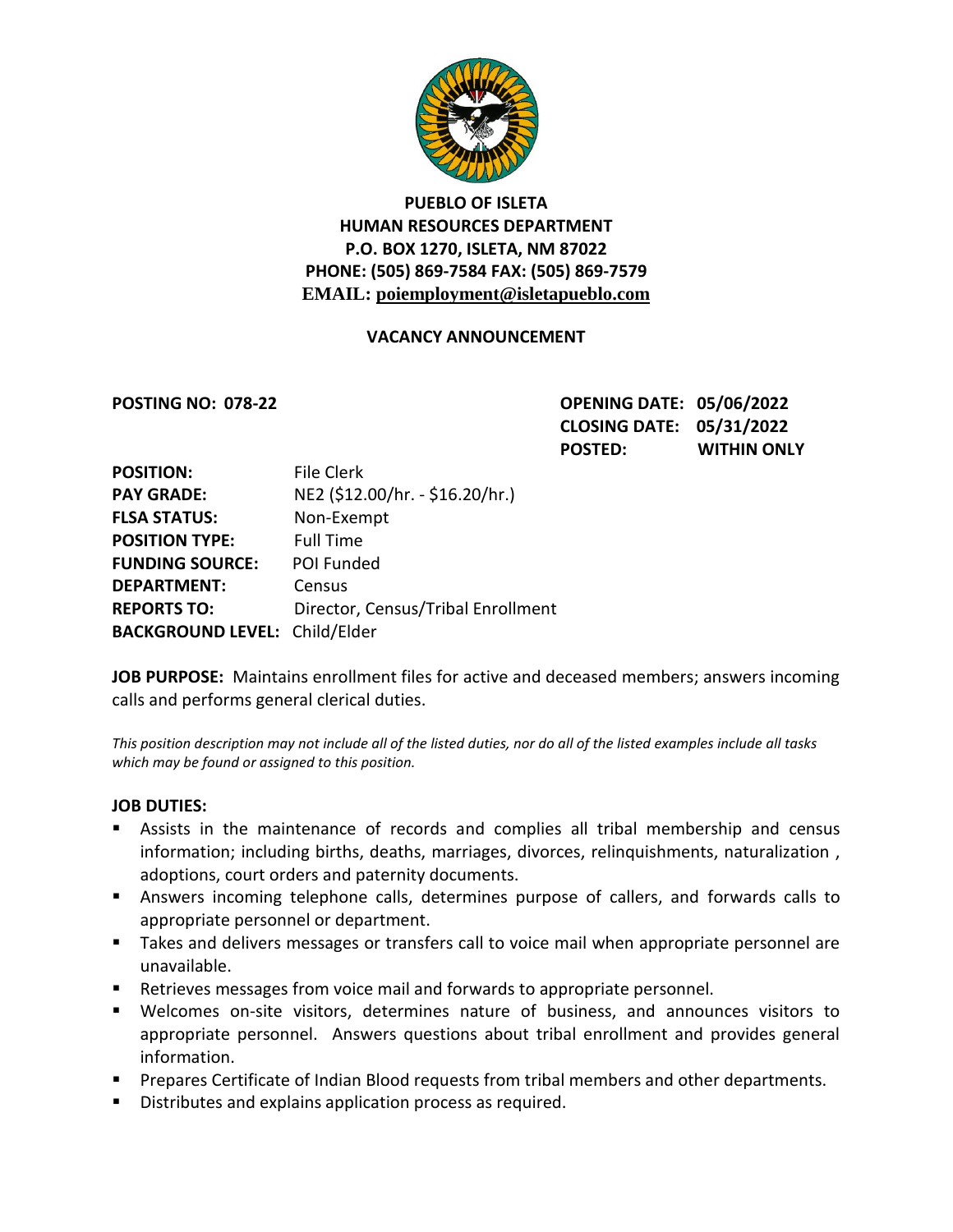- **Processes Family Tree requests from tribal and non-tribal members; cross checks and** validates information with the census data base.
- Accepts and ensures all documentation is submitted for proper enrollment process; including birth certificate, social security card, family tree and notarized application.
- Updates and maintains files for new and current tribal members; ensures accuracy of data and creates new files as required.
- Files documents concerning tribal membership, census, and residence ordinance.
- Assists community members with name changes utilizing Tribal Courts and New Mexico Vital Records Office.
- Assists in the research of family histories to establish proof of age, place of birth, percentage and tribal affiliations to secure permanent records for use by internal and external agencies.
- Assists in providing complete tribal enrollment files.
- Assists with community activities as required.
- Acts as poll clerk for tribal and special elections.
- **Provides general information on inquiries related to tribal membership and census.**
- Creates reports as requested by Governor's Office and Tribal Council.
- Travels to state agencies to obtain birth and death certificates.
- Sends fax, and retrieves, logs and distributes incoming faxes.
- **•** Orders, receives, and maintains office supplies as needed.
- Creates and prints fax cover sheets, memos, correspondence, reports, and other documents when necessary; make copies as needed.
- Adheres to the Freedom of Information Act and Privacy Act requirements when releasing sensitive or personal information and ensures confidentiality of all records.
- **Performs other duties as assigned.**

## **SUPERVISION RESPONSIBILITIES:** N/A

## **MINIMUM QUALIFICATIONS/REQUIREMENTS:**

- High School Diploma/GED.
- **Diam** One year of clerical or customer service experience.
- **Ability to speak Tiwa preferred.**
- **Must pass background check for position.**
- **Must be able to comply with the Pueblo of Isleta Drug Free Workplace policies.**

## **KNOWLEDGE, SKILL AND ABILITY REQUIREMENTS:**

- Knowledge of Isleta Pueblo, its history and culture.
- Knowledge of business English, proper spelling, grammar, punctuation, and basic arithmetic.
- Knowledge of the tribal enrollment ordinances and procedural processes involved with the preparation of tribal membership rolls.
- Knowledge of office functions, procedures, and policies.
- Skill in operating various word-processing and database software programs.
- Skill in treating internal and external customers with tact, courtesy, and respect.
- Ability to carry out instructions furnished in verbal or written format.
- Ability to communicate efficiently and effectively both verbally and in writing.
- Ability to handle multiple tasks and meet deadlines.